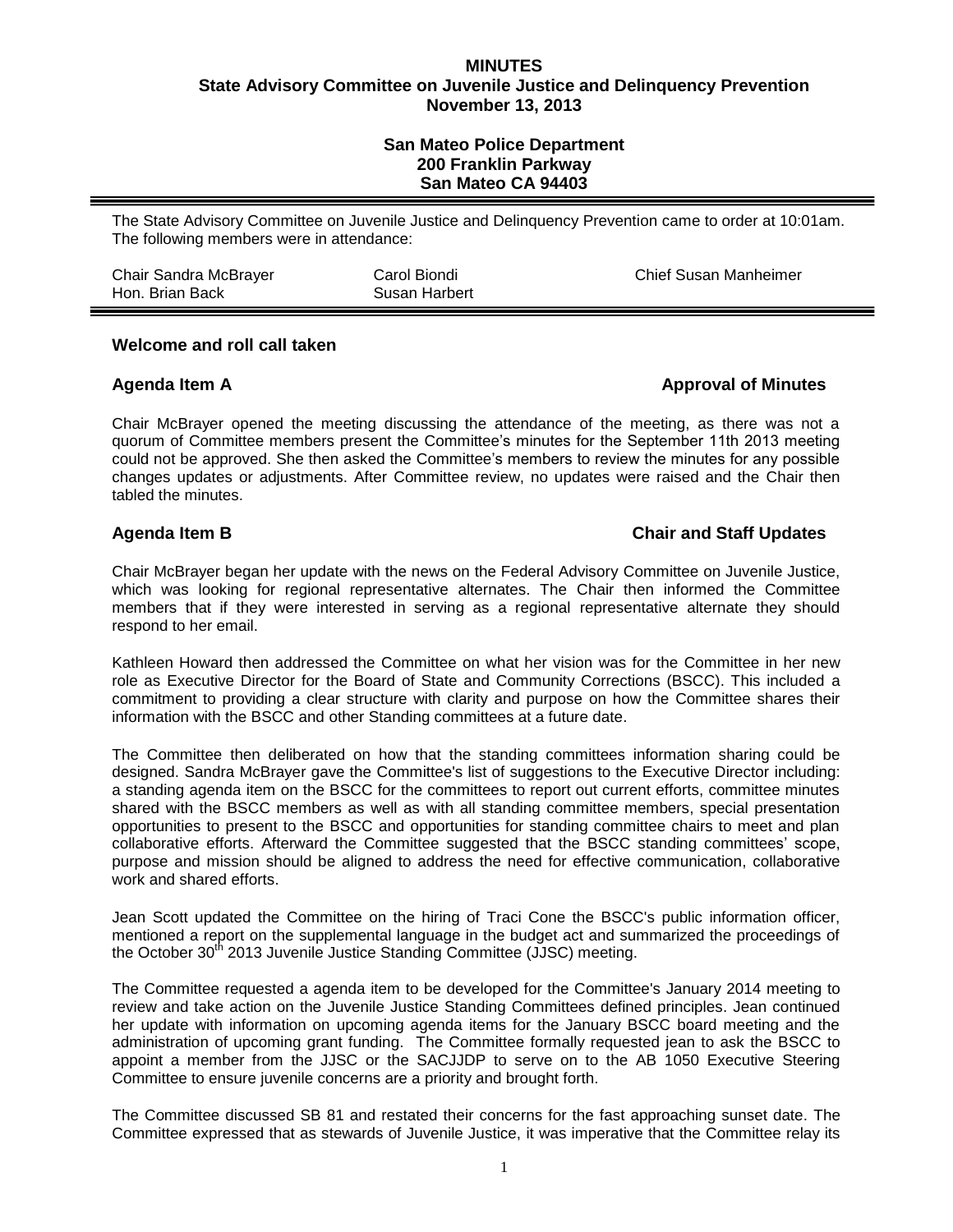### **MINUTES**

### **State Advisory Committee on Juvenile Justice and Delinquency Prevention November 13, 2013**

## **San Mateo Police Department 200 Franklin Parkway San Mateo CA 94403**

concern to the BSCC as the sunset date could place a burden to counties who may be unaware of the state deadlines and could possibly lose much needed funding. The Committee then deliberated on the details and processes of administering this and similar grant funding. Moving forward, the Committee talked about the newly adopted national standards for status offenders. Chair McBrayer requested an agenda item for the Committee's next meeting so that they could develop a dissemination plan for those Standards.

Chief Susan Manheimer then introduced Susan Swope, San Mateo County's Juvenile Justice & Delinquency Prevention Commission Chair.

# **Agenda Item C Review of Proposed Legislation for Support or Opposition**

As there was no proposed legislation to review, the Committee took no action on this Agenda Item and it was tabled for the January 2014 SACJJDP meeting.

# **Agenda Item D Brain Science and Adolescent Development - Presentation**

Chair McBrayer then introduced Sue Burrell who presented to the Committee on Brain Science and Adolescent Development. She cited many legal cases and solutions moving forward, Roper Vs Simmons (2005), Graham Vs Florida (2010), J.D.B. Vs North Carolina (2011), Miller v Alabama (2012). Her presentation emphasized areas in which Adolescent Development Principles could be used to change the law, court processes and its impact on sentencing and disposition. These areas of impact included, but were not limited to: Proposition 21, the sexual exploitation of minors such as cases of prostitution, sexting, zero tolerance laws, the waiver of rights, juvenile perception of authority, competence to stand trial, unlawful searches and confessions, sentencing and disposition. Sue's presentation also focused on the disconnection between the law and what is known about adolescent brain science and development. The Committee praised Ms. Burrell's presentation and discussed implications to California and the Juvenile justice systems, The Committee made a recommendation to Jean that this information was very important and would be very worthwhile for the BSCC. They recommended that Ms. Burrell be given time to make her presentation to the BSCC at an upcoming BSCC board meeting.

# **Agenda Item F 2014 Meeting Schedule**

The Committee Chair then directed the Committee to review the 2014 Meeting Schedule. The Committee deliberated on when to meet in 2014, in order to ensure the Committee's workload is met in relation to federal and state deadlines.. The Committee is to meet in the months of January February, April, May, October and November.

### **Agenda Item E Title II Delinquency Prevention and Intervention Grant**

Chair McBrayer introduced agenda item about the Title II Delinquency Prevention and Intervention Grant. Ms. Hunter further discussed the item with the Committee and the Committee requested a brief synopsis of each project funded under Title I! at a future meeting.

# **Agenda Item G Future Agenda Items**

Request that the BSCC place a Committee member from the JJSC and the SACJJDP to serve on  $\bullet$ to the AB 1050 Executive Steering Committee.